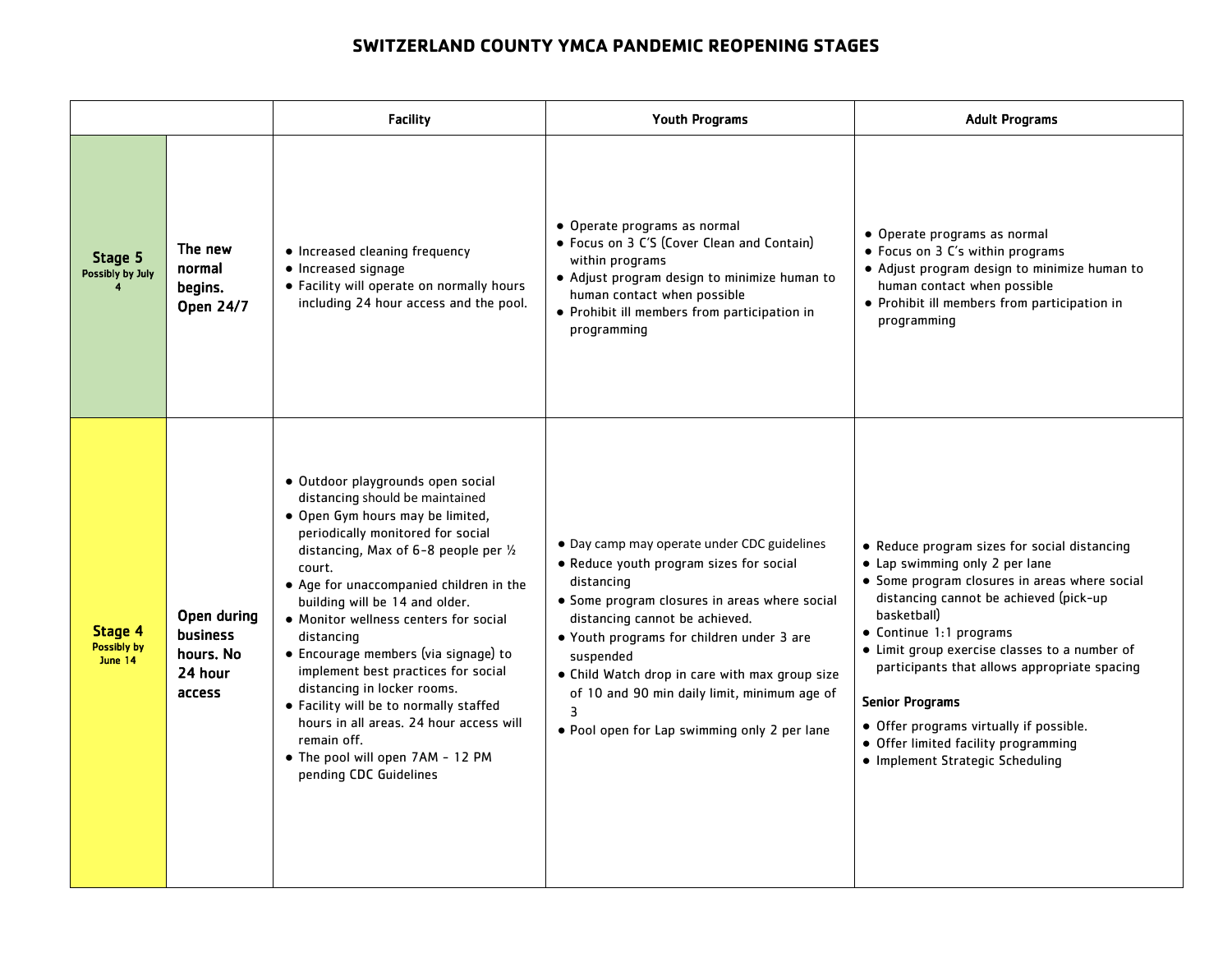## **SWITZERLAND COUNTY YMCA PANDEMIC REOPENING STAGES**

| Stage 3<br><b>Possibly by</b><br><b>May 26</b> | <b>Partially</b><br>Open with<br>restrictions                                    | · Outdoor playgrounds can be used while<br>maintaining social distancing<br>• No Open Gym hours<br>• Suspend sales and redemption of guest<br>passes for individuals under the age of<br>18<br>• NO unaccompanied children in the<br>building<br>• Children 3 and under are not permitted<br>in the facility<br>• Monitor wellness centers for social<br>distancing<br>• Unplug or tape off every other piece of<br>cardio equipment<br>• Place limits on free weight, functional<br>fitness, and selectorized equipment<br>• Place time limits on equipment and<br>space.<br>• Wellness advisors and trainers will<br>maintain appropriate social distancing<br>and appointment times will be<br>extended as needed.<br>• Locker rooms will remain closed and<br>only the Family bathroom will be used<br>• Implement Strategic Scheduling<br>• Building hours of operation will be<br>normal open hours for the facility<br>without the overnight 24 hour access.<br>• Pool will open 7 AM - 12 PM pending<br>CDC guidelines | • Child Watch drop in care with max group size<br>of 5 and 90 min daily limit, minimum age of 3<br>• Day camp may begin under the guidelines of<br>the CDC and social distancing will be<br>maintained.<br>• All other youth programs suspended<br>• Reduce program sizes for social distancing<br>• Pool Closed to anyone 18 and under | • Some program closures in areas where social<br>distancing cannot be achieved (pick-up<br>basketball),<br>• Lap swimming only with 1 per lane<br>• Adult sport leagues cancelled<br>$\bullet$ 1:1 programs must maintain social distancing<br>• Max of 20 participants in largest spaces (15 in<br>others).<br>• Must maintain 8 feet of distance between bikes<br>for cycle classes<br>• Select live group exercise classes offered,<br>supplemented with heavy virtual<br><b>Senior Programs</b><br>• Offer programs virtually when possible.<br>• Suspend all in person senior and evidenced base<br>health programming<br>• Implement Strategic Scheduling<br>• Encourage 65+ and those with high risk medical<br>conditions to limit exposure at work and in the<br>community |
|------------------------------------------------|----------------------------------------------------------------------------------|--------------------------------------------------------------------------------------------------------------------------------------------------------------------------------------------------------------------------------------------------------------------------------------------------------------------------------------------------------------------------------------------------------------------------------------------------------------------------------------------------------------------------------------------------------------------------------------------------------------------------------------------------------------------------------------------------------------------------------------------------------------------------------------------------------------------------------------------------------------------------------------------------------------------------------------------------------------------------------------------------------------------------------|-----------------------------------------------------------------------------------------------------------------------------------------------------------------------------------------------------------------------------------------------------------------------------------------------------------------------------------------|-------------------------------------------------------------------------------------------------------------------------------------------------------------------------------------------------------------------------------------------------------------------------------------------------------------------------------------------------------------------------------------------------------------------------------------------------------------------------------------------------------------------------------------------------------------------------------------------------------------------------------------------------------------------------------------------------------------------------------------------------------------------------------------|
| Stage 2<br><b>Begins May 4</b>                 | <b>Remains</b><br>closed to<br>public. Staff<br>may work<br>with<br>restrictions | • FT/Adult PT staff team cleans and<br>works on facility projects<br>• Pools closed<br>• Potential use of parking lots for blood<br>drives, food distribution locations                                                                                                                                                                                                                                                                                                                                                                                                                                                                                                                                                                                                                                                                                                                                                                                                                                                        | • Virtual content shared on Facebook                                                                                                                                                                                                                                                                                                    | • Group Exercise offered virtually through Y360,<br>Facebook<br>• Virtual content shared on Facebook<br>• Communicate with members through website<br>Facebook and emails.                                                                                                                                                                                                                                                                                                                                                                                                                                                                                                                                                                                                          |